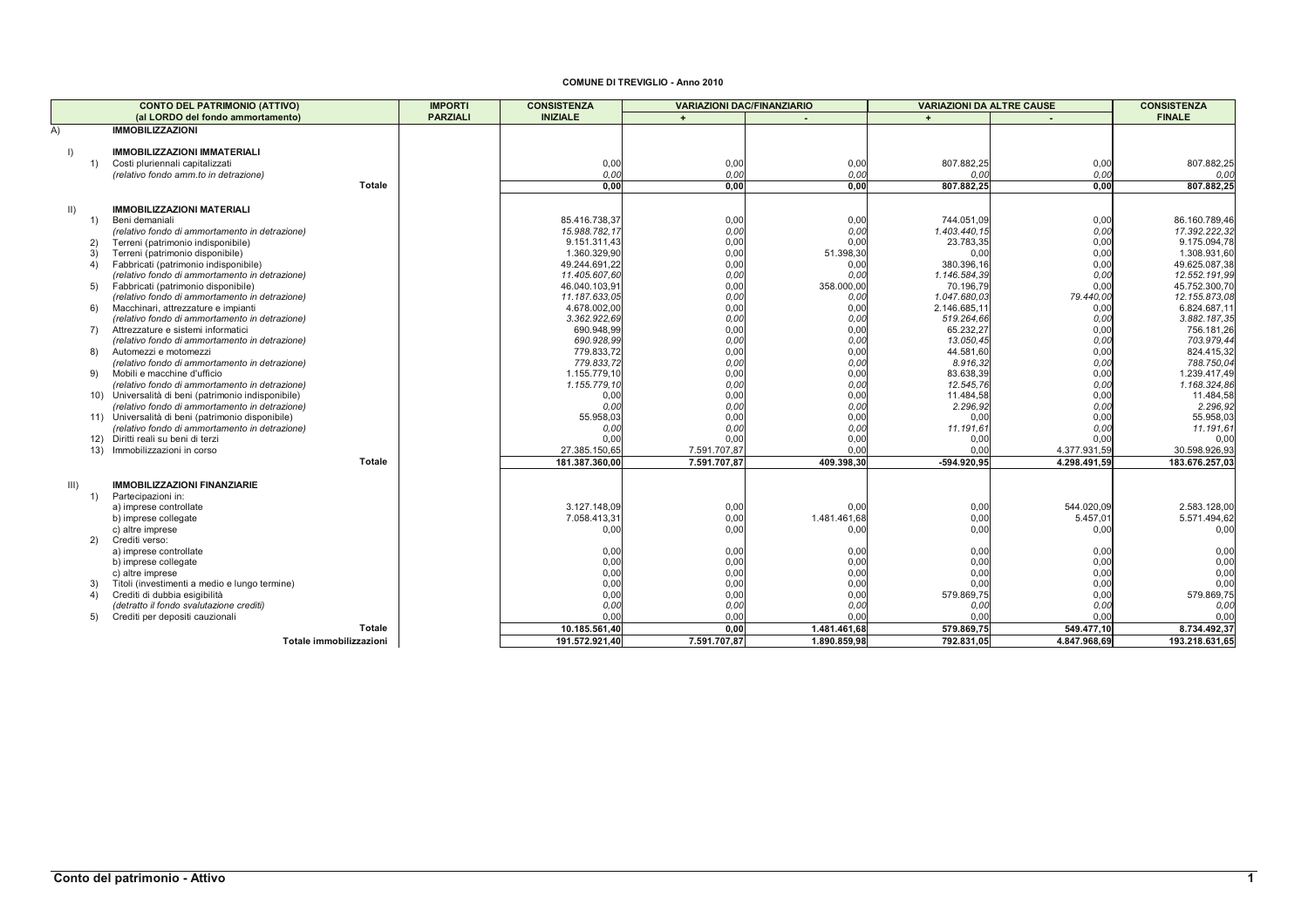| B)                        | <b>ATTIVO CIRCOLANTE</b>                                                                                                                                                                     |                                                                                          |                                                                               |                                                                                        |                                                  |                                                         |                                                                                       |
|---------------------------|----------------------------------------------------------------------------------------------------------------------------------------------------------------------------------------------|------------------------------------------------------------------------------------------|-------------------------------------------------------------------------------|----------------------------------------------------------------------------------------|--------------------------------------------------|---------------------------------------------------------|---------------------------------------------------------------------------------------|
| $\vert$                   | <b>RIMANENZE</b>                                                                                                                                                                             | 0,00                                                                                     | 0,00                                                                          | 0,00                                                                                   | 0,00                                             | 0,00                                                    | 0,00                                                                                  |
|                           | Totale                                                                                                                                                                                       | 0.00                                                                                     | 0.00                                                                          | 0,00                                                                                   | 0,00                                             | 0.00                                                    | 0,00                                                                                  |
| $\vert \vert$<br>1)<br>2) | <b>CREDITI</b><br>Verso contribuenti<br>Verso enti del sett. pubblico allargato<br>a) Stato<br>- correnti<br>- capitale<br>b) Regione - correnti                                             | 3.257.861,17<br>800.085,91<br>177.620.68<br>270.348,27                                   | 2.397.188,86<br>234.953,93<br>53.939.27<br>326.060,12                         | 2.129.444,41<br>690.515,06<br>20.000,00<br>362.845,87                                  | 0,00<br>0,00<br>0,00<br>0,00                     | 290.042,20<br>0,00<br>0.00<br>2.224,87                  | 3.235.563,42<br>344.524,78<br>211.559,95<br>231.337,65                                |
| 3)                        | - capitale<br>c) Altri<br>- correnti<br>- capitale<br>Verso debitori diversi                                                                                                                 | 542.183,94<br>8.099,98<br>510.691,40                                                     | 560.440,00<br>6.135,00<br>100.000,00                                          | 305.479,84<br>8.900,00<br>73.503,17                                                    | 0,00<br>0,00<br>0,00                             | 0,00<br>0,00<br>0.00                                    | 797.144,10<br>5.334,98<br>537.188,23                                                  |
|                           | a) verso utenti di servizi pubblici<br>b) verso utenti di beni patrimoniali<br>c) verso altri - correnti<br>- capitale<br>d) da alienazioni patrimoniali<br>e) per somme corrisposte c/terzi | 3.050.848,21<br>783.113,29<br>1.933.315,95<br>3.140.449,96<br>155.498,42<br>1.392.077,94 | 1.364.539,11<br>640.268,37<br>1.062.455,33<br>72.039,42<br>0,00<br>387.529,59 | 1.884.801,95<br>613.891,17<br>1.296.143,14<br>2.852.849,62<br>138.220,89<br>745.193,78 | 0,00<br>0,00<br>0,00<br>0,00<br>0,00<br>1.173,69 | 226.502,62<br>61.100,06<br>0,00<br>0,00<br>0,00<br>0.00 | 2.304.082,75<br>748.390,43<br>1.699.628,14<br>359.639,76<br>17.277,53<br>1.035.587,44 |
| 4)<br>5)                  | Crediti per IVA<br>Per depositi<br>a) banche<br>b) Cassa Depositi e Prestiti<br>Totale                                                                                                       | 49.275,81<br>1.301.898,62<br>502.502,65<br>17.875.872,20                                 | 0,00<br>0,00<br>5.600.000,00<br>12.805.549,00                                 | 0,00<br>1.300.000,00<br>503.219,44<br>12.925.008,34                                    | 0,00<br>0,00<br>878.167,47<br>879.341,16         | 49.275,81<br>0,00<br>0,00<br>629.145,56                 | 0,00<br>1.898,62<br>6.477.450,68<br>18.006.608,46                                     |
| III)                      | ATTIVITA' FINANZIARIE CHE NON<br><b>COSTITUISCONO IMMOBILIZZI</b>                                                                                                                            |                                                                                          |                                                                               |                                                                                        |                                                  |                                                         |                                                                                       |
| 1)                        | Titoli                                                                                                                                                                                       | 0,00                                                                                     | 0,00                                                                          | 0,00                                                                                   | 0,00                                             | 0,00                                                    | 0,00                                                                                  |
|                           | Totale                                                                                                                                                                                       | 0.00                                                                                     | 0.00                                                                          | 0.00                                                                                   | 0.00                                             | 0.00                                                    | 0.00                                                                                  |
| IV)<br>1)<br>2)           | <b>DISPONIBILITA' LIQUIDE</b><br>Fondo di cassa<br>Depositi bancari<br>Totale<br>Totale attivo circolante                                                                                    | 5.420.397,16<br>0,00<br>5.420.397.16<br>23.296.269,36                                    | 39.336.528,71<br>0,00<br>39.336.528,71<br>52.142.077,71                       | 37.373.747,42<br>0,00<br>37.373.747,42<br>50.298.755,76                                | 0,00<br>0,00<br>0,00<br>879.341,16               | 0,00<br>0.00<br>0.00<br>629.145,56                      | 7.383.178,45<br>0,00<br>7.383.178,45<br>25.389.786,91                                 |
| C)<br>$\vert \vert$       | <b>RATEI E RISCONTI</b><br>Ratei attivi<br>Risconti attivi<br>Totale ratei e risconti<br>Totale dell'attivo (A+B+C)                                                                          | 10.458,27<br>2.600.00<br>13.058,27<br>214.882.249,03                                     | 0,00<br>0,00<br>0,00<br>59.733.785,58                                         | 0,00<br>0,00<br>0,00<br>52.189.615,74                                                  | 0,00<br>52.092,00<br>52.092.00<br>1.724.264,21   | 10.458,27<br>2.600,00<br>13.058,27<br>5.490.172,52      | 0,00<br>52.092,00<br>52.092,00<br>218.660.510,56                                      |
| D)<br>E)<br>F)            | <b>CONTI D'ORDINE</b><br>OPERE DA REALIZZARE<br>BENI CONFERITI IN AZIENDE SPECIALI<br><b>BENI DI TERZI</b><br>Totale conti d'ordine                                                          | 16.645.867,41<br>0,00<br>103.945,47<br>16.749.812,88                                     | 12.297.867,87<br>0,00<br>0,00<br>12.297.867,87                                | 10.373.011,56<br>0,00<br>0,00<br>10.373.011,56                                         | 0,00<br>0,00<br>0,00<br>0,00                     | 0,00<br>0,00<br>0.00<br>0,00                            | 18.570.723,72<br>0,00<br>103.945,47<br>18.674.669,19                                  |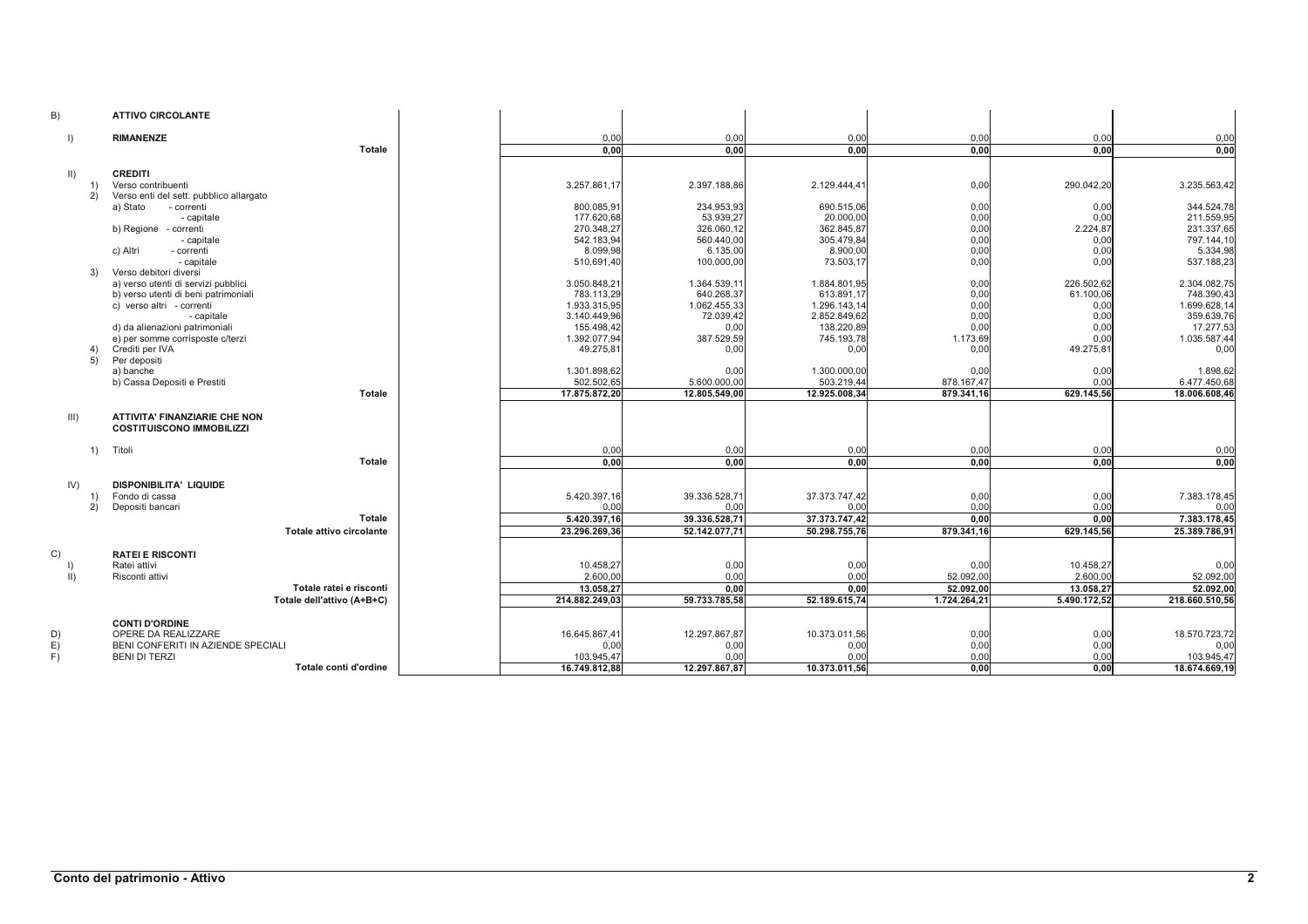## **COMUNE DI TREVIGLIO - Anno 2010**

|              | <b>CONTO DEL PATRIMONIO (ATTIVO)</b>                                                                | <b>IMPORTI</b>  | <b>CONSISTENZA</b>            | <b>VARIAZIONI DAC/FINANZIARIO</b> |              | <b>VARIAZIONI DA ALTRE CAUSE</b> |                   | <b>CONSISTENZA</b>            |
|--------------|-----------------------------------------------------------------------------------------------------|-----------------|-------------------------------|-----------------------------------|--------------|----------------------------------|-------------------|-------------------------------|
|              | (al NETTO del fondo ammortamento)                                                                   | <b>PARZIALI</b> | <b>INIZIALE</b>               | $+$                               |              | $+$                              |                   | <b>FINALE</b>                 |
| A)           | <b>IMMOBILIZZAZIONI</b>                                                                             |                 |                               |                                   |              |                                  |                   |                               |
|              |                                                                                                     |                 |                               |                                   |              |                                  |                   |                               |
| $\mathsf{I}$ | <b>IMMOBILIZZAZIONI IMMATERIALI</b>                                                                 |                 |                               |                                   |              |                                  |                   |                               |
| 1)           | Costi pluriennali capitalizzati                                                                     |                 | 0,00                          | 0,00                              | 0,00         | 807.882,25                       | 0,00              | 807.882,25                    |
|              | (relativo fondo amm.to in detrazione)                                                               |                 | 0,00                          | 0.00                              | 0.00         | 0.00                             | 0.00              | 0.00                          |
|              | Totale                                                                                              |                 | 0.00                          | 0,00                              | 0,00         | 807.882,25                       | 0.00              | 807.882,25                    |
|              |                                                                                                     |                 |                               |                                   |              |                                  |                   |                               |
| $\parallel$  | <b>IMMOBILIZZAZIONI MATERIALI</b>                                                                   |                 |                               |                                   |              |                                  |                   |                               |
| 1)           | Beni demaniali                                                                                      |                 | 69.427.956.20                 | 0,00                              | 0,00         | 744.051,09                       | 1.403.440,15      | 68.768.567,14                 |
| 2)           | (relativo fondo di ammortamento in detrazione)                                                      |                 | 15.988.782,17<br>9.151.311,43 | 0.00<br>0.00                      | 0,00<br>0,00 | 1.403.440,15<br>23.783,35        | 0,00<br>0,00      | 17.392.222,32<br>9.175.094,78 |
| 3)           | Terreni (patrimonio indisponibile)<br>Terreni (patrimonio disponibile)                              |                 | 1.360.329,90                  | 0,00                              | 51.398,30    | 0,00                             | 0.00              | 1.308.931,60                  |
| 4)           | Fabbricati (patrimonio indisponibile)                                                               |                 | 37.839.083,62                 | 0,00                              | 0,00         | 380.396,16                       | 1.146.584,39      | 37.072.895,39                 |
|              | (relativo fondo di ammortamento in detrazione)                                                      |                 | 11.405.607,60                 | 0.00                              | 0.00         | 1.146.584,39                     | 0.00              | 12.552.191.99                 |
| 5)           | Fabbricati (patrimonio disponibile)                                                                 |                 | 34.852.470,86                 | 0,00                              | 358.000,00   | 149.636,79                       | 1.047.680,03      | 33.596.427,62                 |
|              | (relativo fondo di ammortamento in detrazione)                                                      |                 | 11.187.633,05                 | 0,00                              | 0,00         | 1.047.680,03                     | 79.440,00         | 12.155.873,08                 |
| 6)           | Macchinari, attrezzature e impianti                                                                 |                 | 1.315.079,31                  | 0,00                              | 0,00         | 2.146.685,1                      | 519.264,66        | 2.942.499,76                  |
|              | (relativo fondo di ammortamento in detrazione)                                                      |                 | 3.362.922,69                  | 0,00                              | 0,00         | 519.264,66                       | 0.00              | 3.882.187,3                   |
| 7)           | Attrezzature e sistemi informatici                                                                  |                 | 20,00                         | 0,00                              | 0,00         | 65.232,27                        | 13.050,45         | 52.201,82                     |
|              | (relativo fondo di ammortamento in detrazione)                                                      |                 | 690.928,99                    | 0,00                              | 0.00         | 13.050,45                        | 0.00              | 703.979,44                    |
| 8)           | Automezzi e motomezzi                                                                               |                 | 0.00                          | 0,00                              | 0,00         | 44.581.60                        | 8.916,32          | 35.665,28                     |
|              | (relativo fondo di ammortamento in detrazione)                                                      |                 | 779.833,72                    | 0,00                              | 0.00         | 8.916,32                         | 0.00              | 788.750,04                    |
| 9)           | Mobili e macchine d'ufficio                                                                         |                 | 0.00                          | 0,00                              | 0,00         | 83.638,39                        | 12.545,76         | 71.092,63                     |
|              | (relativo fondo di ammortamento in detrazione)                                                      |                 | 1.155.779.10                  | 0,00                              | 0.00         | 12.545,76                        | 0.00              | 1.168.324,86                  |
|              | 10) Universalità di beni (patrimonio indisponibile)                                                 |                 | 0.00                          | 0.00                              | 0,00         | 11.484,58                        | 2.296,92          | 9.187,66                      |
|              | (relativo fondo di ammortamento in detrazione)                                                      |                 | 0.00<br>55.958,03             | 0,00                              | 0.00         | 2.296,92                         | 0.00              | 2.296,92                      |
|              | 11) Universalità di beni (patrimonio disponibile)<br>(relativo fondo di ammortamento in detrazione) |                 | 0.00                          | 0,00<br>0,00                      | 0,00<br>0.00 | 0,00<br>11.191,61                | 11.191,61<br>0,00 | 44.766,42<br>11.191,6         |
|              | 12) Diritti reali su beni di terzi                                                                  |                 | 0.00                          | 0.00                              | 0,00         | 0,00                             | 0,00              | 0.0(                          |
|              | 13) Immobilizzazioni in corso                                                                       |                 | 27.385.150,65                 | 7.591.707,87                      | 0.00         | 0.00                             | 4.377.931,59      | 30.598.926,93                 |
|              | Totale                                                                                              |                 | 181.387.360,00                | 7.591.707,87                      | 409.398,30   | 3.649.489,34                     | 8.542.901,88      | 183.676.257,03                |
|              |                                                                                                     |                 |                               |                                   |              |                                  |                   |                               |
| III)         | <b>IMMOBILIZZAZIONI FINANZIARIE</b>                                                                 |                 |                               |                                   |              |                                  |                   |                               |
| 1)           | Partecipazioni in:                                                                                  |                 |                               |                                   |              |                                  |                   |                               |
|              | a) imprese controllate                                                                              |                 | 3.127.148.09                  | 0,00                              | 0,00         | 0,00                             | 544.020.09        | 2.583.128,00                  |
|              | b) imprese collegate                                                                                |                 | 7.058.413,31                  | 0.00                              | 1.481.461,68 | 0,00                             | 5.457,01          | 5.571.494,62                  |
|              | c) altre imprese                                                                                    |                 | 0,00                          | 0.00                              | 0,00         | 0,00                             | 0,00              | 0,00                          |
| 2)           | Crediti verso:                                                                                      |                 |                               |                                   |              |                                  |                   |                               |
|              | a) imprese controllate                                                                              |                 | 0,00                          | 0,00                              | 0,00         | 0,00                             | 0,00              | 0,00                          |
|              | b) imprese collegate                                                                                |                 | 0,00                          | 0,00                              | 0,00         | 0,00                             | 0,00              | 0,00                          |
|              | c) altre imprese                                                                                    |                 | 0,00                          | 0,00                              | 0,00         | 0,00                             | 0,00              | 0,00                          |
| 3)           | Titoli (investimenti a medio e lungo termine)                                                       |                 | 0,00                          | 0,00                              | 0,00         | 0,00                             | 0,00              | 0,00                          |
| 4)           | Crediti di dubbia esigibilità                                                                       |                 | 0,00                          | 0,00                              | 0,00         | 579.869,75                       | 0,00              | 579.869,75                    |
|              | (detratto il fondo svalutazione crediti)                                                            |                 | 0,00<br>0.00                  | 0,00                              | 0.00         | 0.00                             | 0.00              | 0,00                          |
| 5)           | Crediti per depositi cauzionali<br>Totale                                                           |                 |                               | 0.00                              | 0.00         | 0.00                             | 0.00              | 0.00                          |
|              |                                                                                                     |                 | 10.185.561,40                 | 0,00                              | 1.481.461,68 | 579.869,75                       | 549.477,10        | 8.734.492,37                  |
|              | Totale immobilizzazioni                                                                             |                 | 191.572.921,40                | 7.591.707,87                      | 1.890.859,98 | 5.037.241,34                     | 9.092.378,98      | 193.218.631,65                |